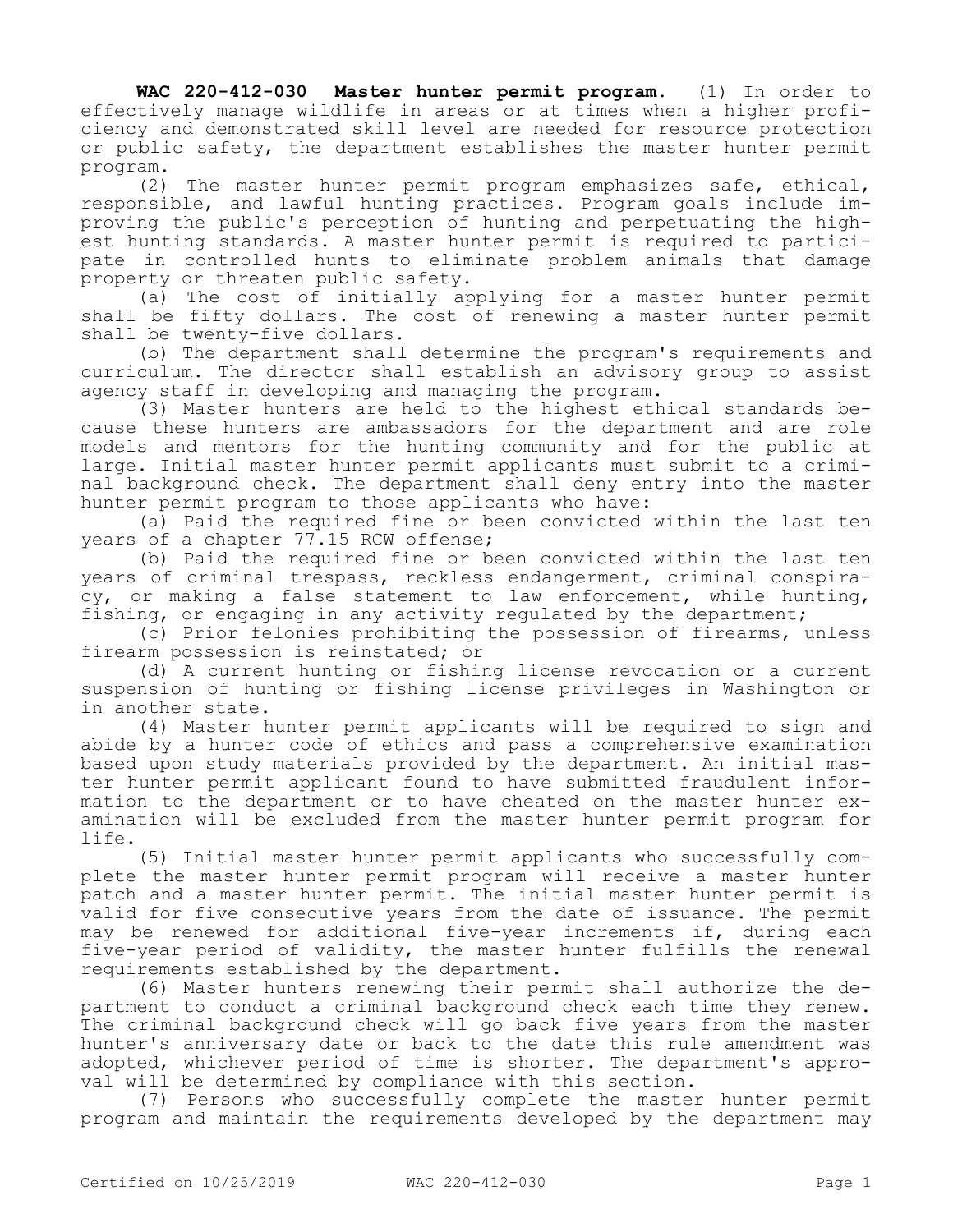participate in special hunts. These master hunters must possess a valid master hunter permit while participating in the hunts.

(8) The department shall suspend a master hunter's permit for life if the master hunter:

(a) Pays the required fine or is convicted of a chapter 77.15 RCW misdemeanor, gross misdemeanor, or felony;

(b) Pays the required fine or is convicted of criminal trespass, reckless endangerment, criminal conspiracy, or making a false statement to law enforcement, while hunting, fishing, or engaging in any activity regulated by the department;

(c) Pays the required fine or is convicted of a felony prohibiting the possession of firearms, unless firearm possession is reinstated;

(d) Has his or her hunting or fishing license revoked, or hunting or fishing license privileges suspended in Washington or in another state; or

(e) Submitted fraudulent information to the department.

(9) A master hunter who pays the required fine or is found to have committed an infraction under chapter 77.15 RCW or the department's rules shall have his or her master hunter permit suspended for a period of two years.

(10) If a master hunter is cited, or charged by complaint, for a chapter 77.15 RCW offense; or for trespass, reckless endangerment, criminal conspiracy, or making a false statement to law enforcement, while hunting, fishing, or engaging in any activity regulated by the department, the department may immediately suspend the person's master hunter permit until the offense has been adjudicated.

(11) The department's master hunter coordinator will maintain open communications with landowners and the community. The department will investigate written accusations about master hunters and determine whether such complaints have merit and warrant enforcement action.

(12) Except under subsection (10) of this section, if a master hunter has his or her initial or renewal master hunter permit suspended for less than life, and the person wants to become a master hunter again, he or she must repeat the entire master hunter permit application process once the suspension period is over.

(13) Any person who has been denied initial admission into the master hunter permit program, renewal of his or her master hunter permit, or has had his or her master hunter permit suspended, has the right to an administrative hearing to contest the agency action. Such hearing will be held pursuant to chapter 34.05 RCW, the Administrative Procedure Act. Initial master hunter permit applicants who fail to submit the application fee or who submit an incomplete application will have their application returned. Denial of admission on these grounds does not trigger the right to an administrative hearing.

(14) "Conviction," as used in this section, is defined in RCW 77.15.050.

(15) It is unlawful for any person to hunt in a hunt restricted to master hunters if such person has not successfully been admitted into the master hunter permit program and maintained the requirements set forth in this section, or if the person's master hunter permit has been suspended. Master hunters need a valid master hunter permit and a valid hunting license and tag to hunt in master hunter restricted hunts. "To hunt," as used in this section, is defined as "an effort to kill, injure, capture, or harass a wild animal or wild bird," pursuant to RCW 77.08.010(53). Master hunters who have been issued a disabled